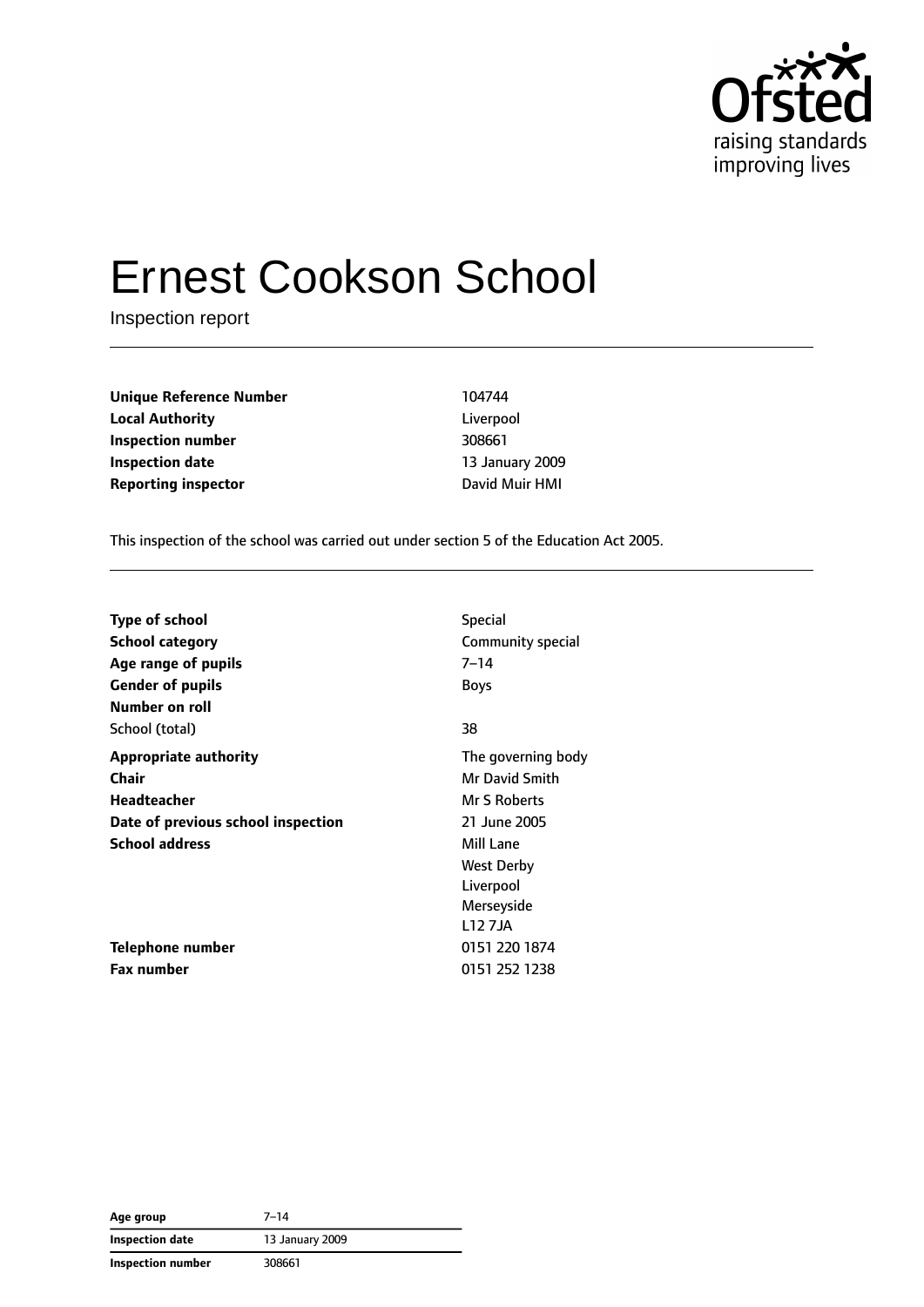.

<sup>©</sup> Crown copyright 2009

Website: www.ofsted.gov.uk

This document may be reproduced in whole or in part for non-commercial educational purposes, provided that the information quoted is reproduced without adaptation and the source and date of publication are stated.

Further copies of this report are obtainable from the school. Under the Education Act 2005, the school must provide a copy of this report free of charge to certain categories of people. A charge not exceeding the full cost of reproduction may be made for any other copies supplied.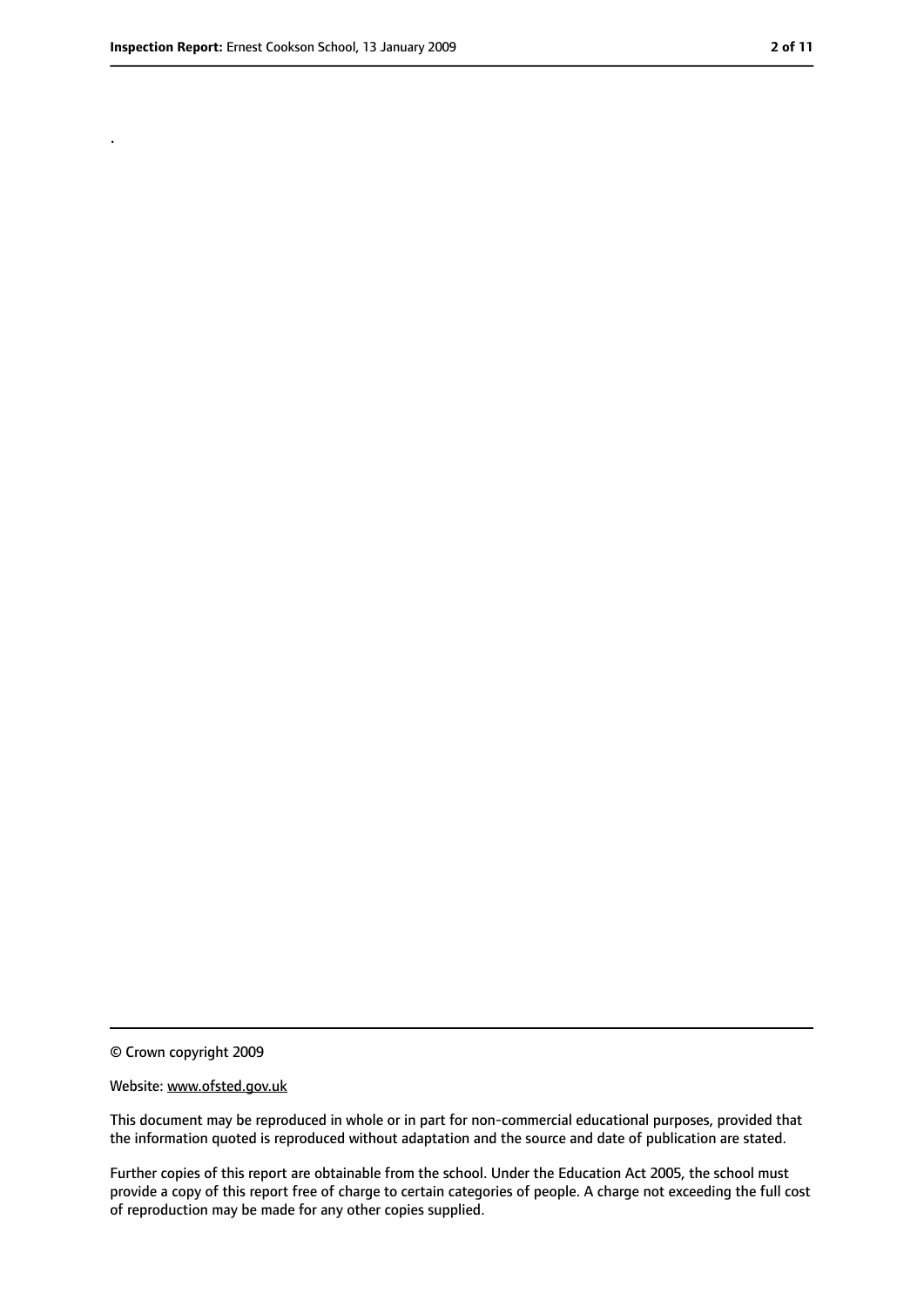# **Introduction**

The inspection was carried out by one of Her Majesty's Inspectors.

## **Description of the school**

The school is for boys with social, emotional and behavioural difficulties who come from across the city of Liverpool. Many of them have had negative and interrupted experiences of education and a significant number had poor attendance at their previous schools. Over 80% of pupils are entitled to free school meals. The majority of pupils (86%) are from White British backgrounds. The school currently has a small number of looked after children. A small number of students in Key Stage 3 are educated off-site, where they follow basic key skills and vocational courses. All pupils have a statement of special educational need or are undergoing statutory assessment. The school is due to be relocated on to the site of a mainstream school in 2010 as a part of the building schools for the future project. The school has achieved the following awards: Quality Mark Basic Skills (primary and secondary awards), Healthy Schools Award, Sports Activemark, and Dyslexia Friendly School.

## **Key for inspection grades**

| Grade 1 | Outstanding  |
|---------|--------------|
| Grade 2 | Good         |
| Grade 3 | Satisfactory |
| Grade 4 | Inadequate   |
|         |              |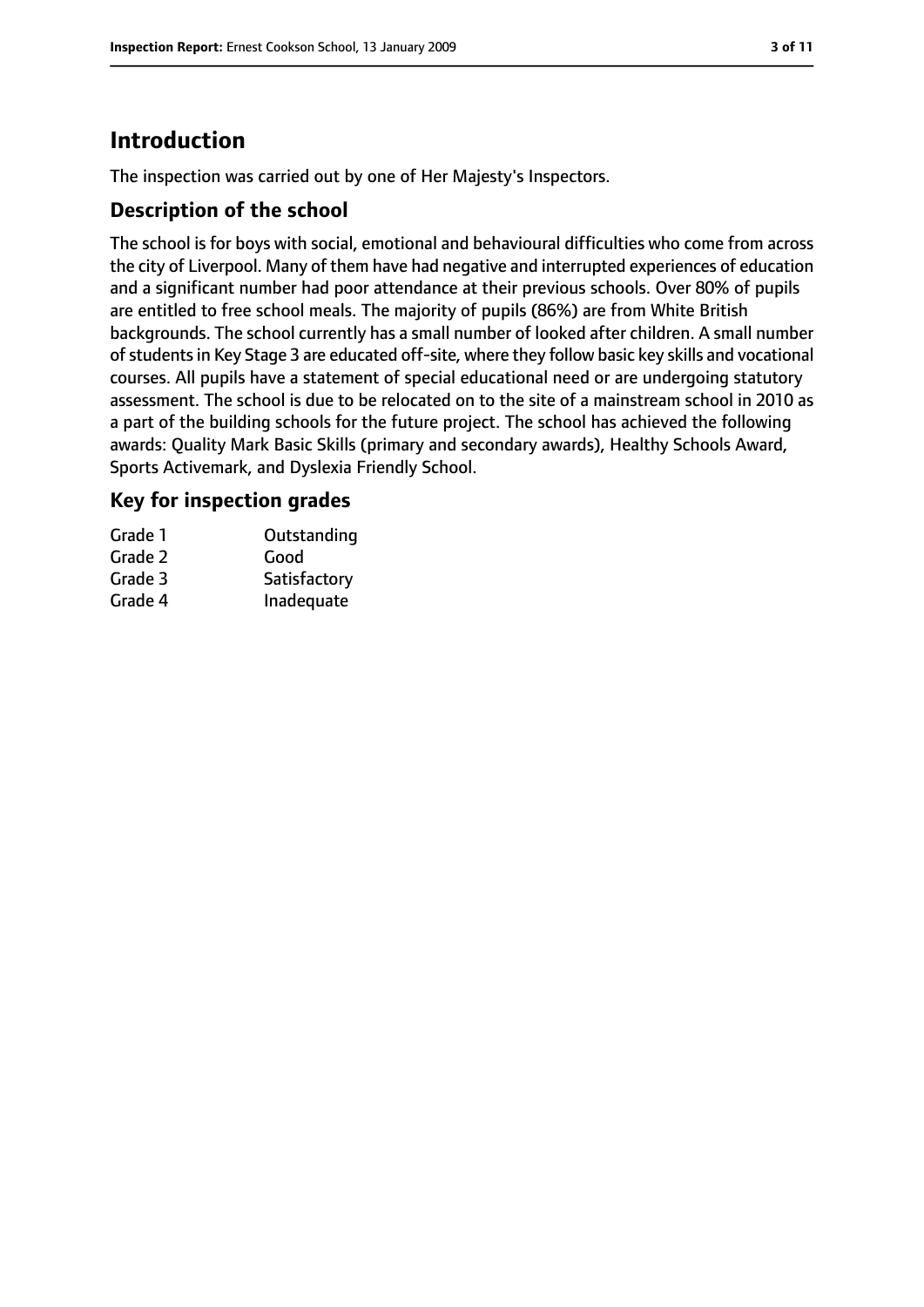# **Overall effectiveness of the school**

#### **Grade: 2**

Ernest Cookson School provides a good education for its pupils. When pupils join the school, their standards are very low compared with the national average for pupils of their age. During their time in school, pupils make good progress because of the mostly good, and sometimes outstanding teaching and also because the curriculum is well matched to their diverse needs. This ensures that most pupils reach their challenging targets and achieve in line with their capabilities. The progress made by a minority of pupils is, however, restricted by their poor attendance.

Pupils' personal development, including their spiritual, moral, social and cultural development, is good. Parents say that their children gain in confidence and self-esteem and that their behaviour and attitudes improve during their time in the school. Throughout the school, teaching is good with some lessons that are outstanding. At every key stage, the curriculum places significant emphasis on developing pupils' self-esteem and confidence and there are regular opportunities to recognise and celebrate pupils' successes. A strong feature of the curriculum is the partnerships with local schools and alternative education providers to ensure that all pupils have a curriculum suitable for their needs. Care, guidance and support are good with well organised care in place at all levels of the school, enabling all pupils to feel safe and well looked after. Pupils' individual progress in all subjects is well tracked. However, this system is not yet effective enough to identify trends in the progress of some groups of pupils.

Leadership and management of the school are good. Analysis of the school's work is excellent. It is systematic and provides a very accurate picture of the school's strengths and areas for improvement. The governing body is undergoing some changes to its committee structure, in order to provide increased support and challenge for the headteacher.

## **What the school should do to improve further**

- Ensure that the best examples of outstanding teaching are used to improve the quality of teaching in the school.
- Develop the school's data systems to analyse more effectively the performance of the school, particularly the progress of groups of pupils such as those with additional learning difficulties and/or disabilities and those in local authority care.
- Improve attendance especially amongst persistent non-attenders.

# **Achievement and standards**

#### **Grade: 2**

Standards attained by pupils are well below average, their literacy skills are particularly weak. Pupils are assessed thoroughly on entry to school and their progress is then measured three times a year. This information, supported by inspection evidence, indicates that overall, most pupils make good progress and a significant minority of pupils make outstanding progress.

At Key Stage 2, the majority of pupils make good progress in English and mathematics. In science, progress is often outstanding. At Key Stage 3 progress in English, mathematics and information and communication technology (ICT) is also good. A minority of students do, however, make outstanding progress in English as a result of recent effective development work undertaken by the school. At the start of Year 7, science standards are higher than for English and mathematics but progress at Key Stage 3 in science could not be clearly seen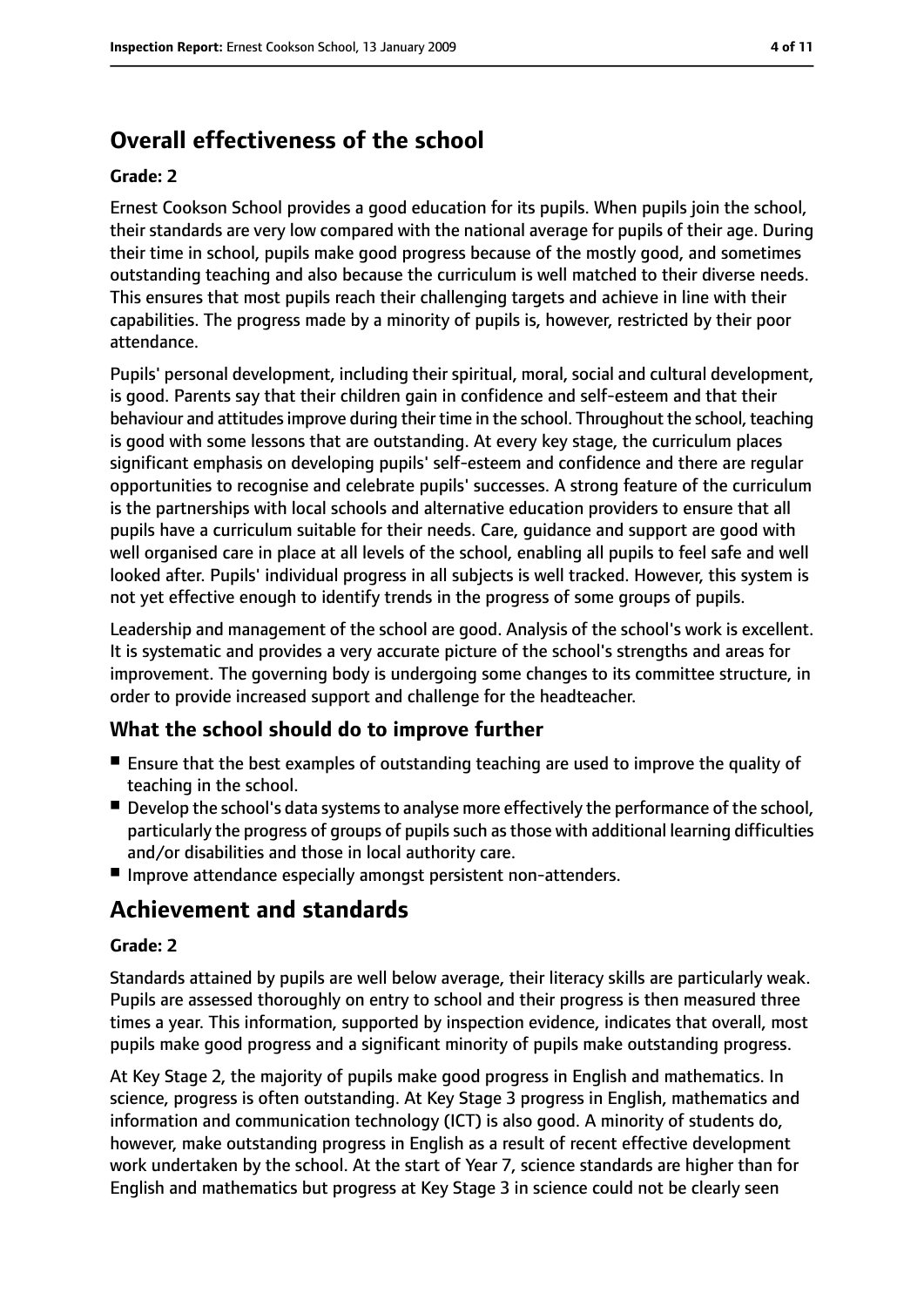because the assessment procedures were used inconsistently. ICT has benefited from recent investment in resources and good progress is now seen.

School performance information shows that there is no significant variation in the progress of pupils from different groups, although this view is restricted as the school's data analysis is not yet effectively tracking all groups of pupils.

# **Personal development and well-being**

#### **Grade: 2**

Pupils are very welcoming and proud of their school. Behaviour is good and the number of reported incidents is reducing due to the positive way that behaviour is managed by all staff. Pupils also show an increasing ability to manage their own behaviour, by the use of 'time-outs', the learning support room and the quiet room. From the start of their time in school, pupils learn to get on well with one another and are encouraged to think about their actions and behaviour and the effect it has on others. Pupilstake part enthusiastically in their lessons. They are proud of what they achieve and of their successes. They feel safe at school and they say that when bullying happens it is dealt with effectively by staff. Improved attendance and pupils' comments reflect that they enjoy school. However, there are a few poor attenders, who, despite the school's strenuous efforts, do not attend as much as they could.

Pupils' spiritual, moral, social, and cultural development is good. They respect the customs and religious beliefs of others. They are keen to contribute to the community of the school and they respect their surroundings. Pupils are very well informed about healthy lifestyles, taking advantage of the many opportunities provided by the school to participate in sport and physical activities. They have been proactive in improving the quality of food at lunch-time, showing that they are adopting healthy lifestyles effectively. Pupils become increasingly confident and those who have been in the school the longest time show the most improvement in attitudes from when they started. They are sure that their views about how the school can be improved are listened to.

# **Quality of provision**

## **Teaching and learning**

#### **Grade: 2**

Teaching is good with some lessons that are outstanding. Teachers have a good knowledge of their subjects. They understand the learning needs of their pupils. Lessons are well planned with a sufficient level of challenge to help pupils improve. Assessment of pupils' performance, especially in English, mathematics, science and ICT is thorough and is used well to set targets for improvement and to provide additional support if necessary. This support is often provided by a learning mentor who provides one to one time with the pupils to enable them to catch up. Pupils are given clear guidance about what they need to do to improve. In the best lessons there is pace and challenge and the teaching is vibrant and dynamic. Pupils feel safe, secure and increasingly confident in their learning. This is due to tasks and activities being well matched to their abilities and interests. Independent and group learning is encouraged, so that pupils gain confidence in their own abilities and in working with others. Pupils' behaviour is well managed.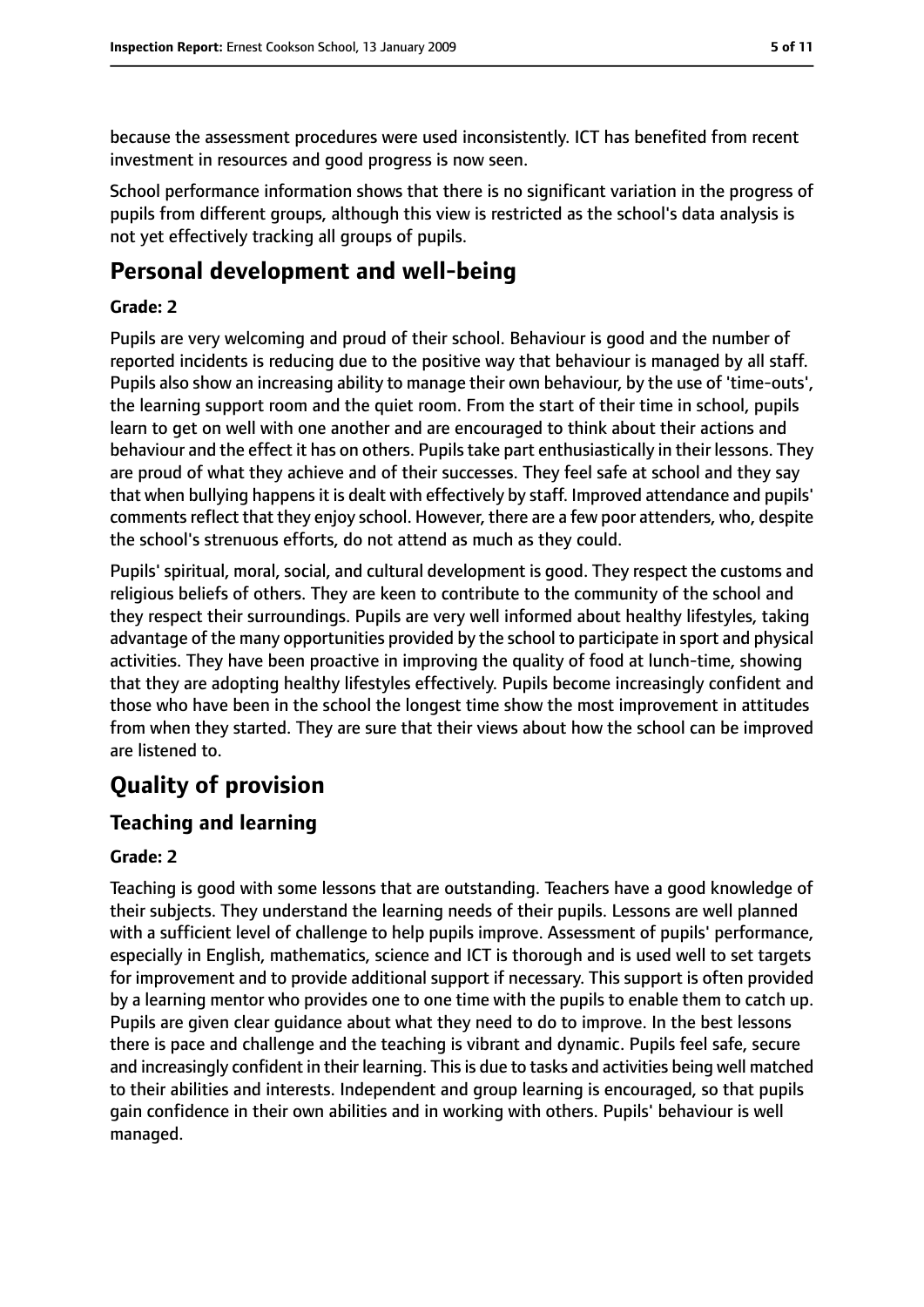# **Curriculum and other activities**

#### **Grade: 2**

The curriculum meets statutory requirements and meets the needs of all learners. Older students have a curriculum which provides them with opportunities to attend local 'alternative education providers' as an enhancement to the school based curriculum. This provides opportunities for vocational learning and the school ensuresthat these placements are appropriate and of a good quality. There are very good links with local schools, such as the local specialist arts college, and this adds suitable variety, breadth and relevance to the curriculum.

Indeed, opportunities to attend other schools are regularly provided in line with the school's aim that pupils should gain mainstream experience when appropriate. Visits to the wider community, including a wide range of educational visits and opportunities for residential stays, for example, on a barge, are an important part of school life. The school provides further opportunities to take part in activities such as rock climbing and cycling. These activities give pupils opportunities to gain confidence in situations different from their everyday lives. There are plenty of visitors to the school from the local community, including theatre companies and the police and fire services.

## **Care, guidance and support**

#### **Grade: 2**

The school is a supportive and caring environment. It provides a range of expert support needed to develop the social and emotional skills of its pupils, so that they can progress well. There are clear and up-to-date policies and procedures in place to promote child protection, which are understood by all staff. Risk assessments are carefully attended to. Pupils are aware of their own challenging targets for their subjects and their behaviour. Teachers, and the learning mentor, keep parents informed about how well their children are getting on in their work and how they can improve. Marking and feedback to pupils is good although there are inconsistencies between subjects. At its best, feedback provides a comment about work done and a suggestion for how to continue to improve in their work. The school works effectively with other relevant agencies to marshal support for those who need it. In Year 9, students are given initial opportunities to explore their future options, with the school's connexions advisor.

# **Leadership and management**

#### **Grade: 2**

The headteacher, supported well by his deputy headteacher, is leading the school well. Senior staff are committed, energetic and work well as a team. The recently appointed literacy coordinator, who is a member of the senior leadership team, has already had a major impact on progress in his area. There is an excellent vision and clear strategic direction, set by the headteacher, which is supported by the whole staff. Like their children, parents overwhelmingly support the work of the school. Their views in the Ofsted parental questionnaires and in the school's own surveys are unanimously positive.

Lesson observations are undertaken and feedback is given to teachers. The school's self-evaluation is extremely accurate and, as a result, the development plan has been informed by a thorough knowledge of the school's practice and analysis of its strengths and weaknesses. The school is very inclusive and ensures that equal opportunities are given to pupils. The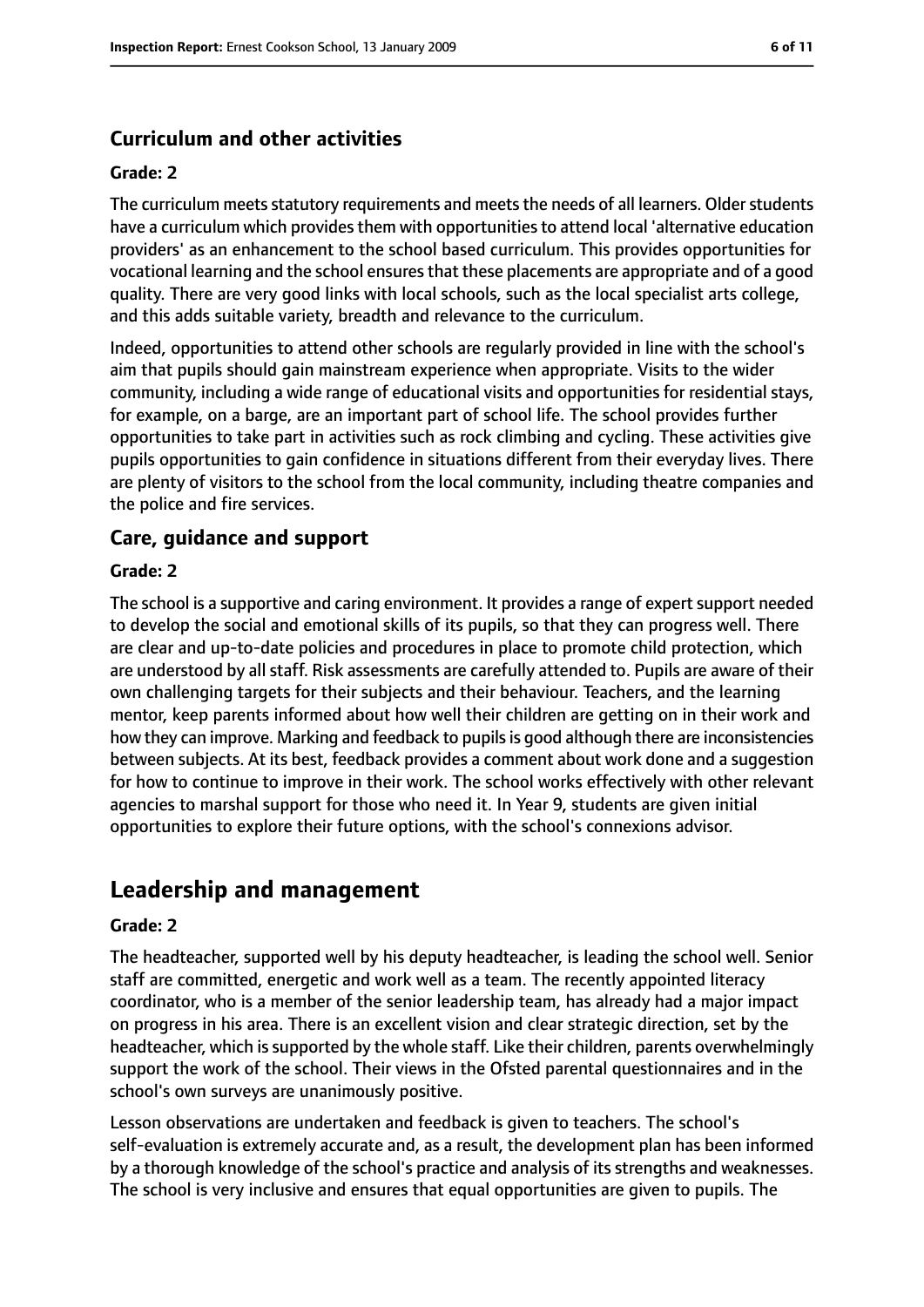headteacher is working to ensure a smooth transition to the new site planned for 2010 and to maintain the current ethos of the school through this time. The governors have high expectations for the school. Nevertheless, they are in a period of restructuring and are establishing new committees so that they can challenge and support the headteacher more effectively in his work. These are not yet well enough established to have had an impact on the work of the school. This is an improving school which knows itself well, the capacity for further improvement is good. Due to the extensive opportunities for pupils to gain experiences of other communities, both within and outside the curriculum, that they would not normally experience, the school has been judged good for community cohesion.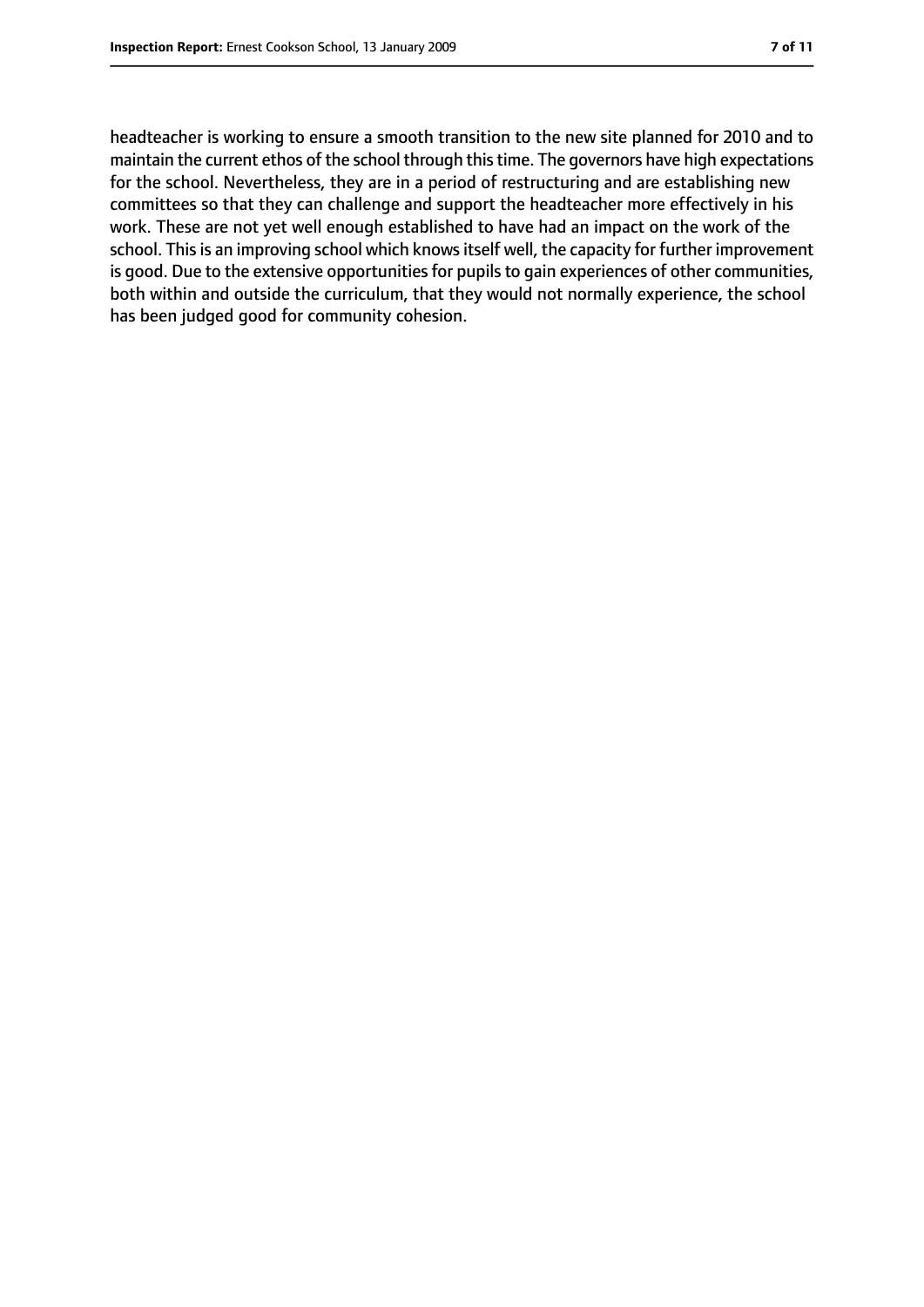**Any complaints about the inspection or the report should be made following the procedures set out in the guidance 'Complaints about school inspection', which is available from Ofsted's website: www.ofsted.gov.uk.**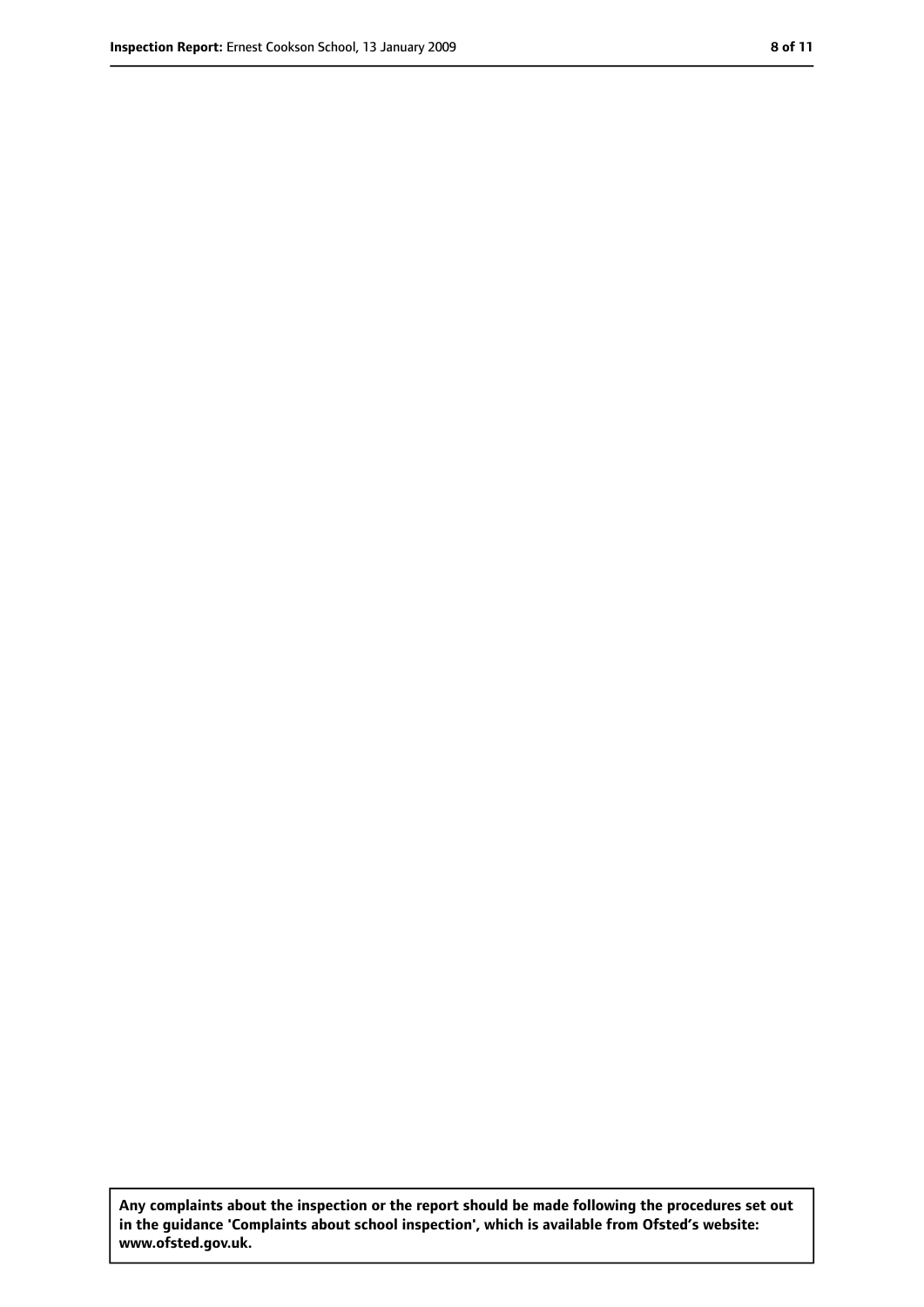# **Inspection judgements**

| key to judgements: grade 1 is outstanding, grade 2 good, grade 3 satisfactory, and ا | <b>School</b> |
|--------------------------------------------------------------------------------------|---------------|
| arade 4 inadeguate                                                                   | Overall       |

## **Overall effectiveness**

| How effective, efficient and inclusive is the provision of<br>education, integrated care and any extended services in meeting the<br>needs of learners? |     |
|---------------------------------------------------------------------------------------------------------------------------------------------------------|-----|
| Effective steps have been taken to promote improvement since the last<br>inspection                                                                     | Yes |
| How well does the school work in partnership with others to promote learners'<br>well being?                                                            |     |
| The capacity to make any necessary improvements                                                                                                         |     |

# **Achievement and standards**

| How well do learners achieve?                                                                                 |  |
|---------------------------------------------------------------------------------------------------------------|--|
| The standards <sup>1</sup> reached by learners                                                                |  |
| How well learners make progress, taking account of any significant variations  <br>between groups of learners |  |
| How well learners with learning difficulties and/or disabilities make progress                                |  |

## **Annex A**

<sup>&</sup>lt;sup>1</sup>Grade 1 - Exceptionally and consistently high; Grade 2 - Generally above average with none significantly below average; Grade 3 - Broadly average to below average; Grade 4 - Exceptionally low.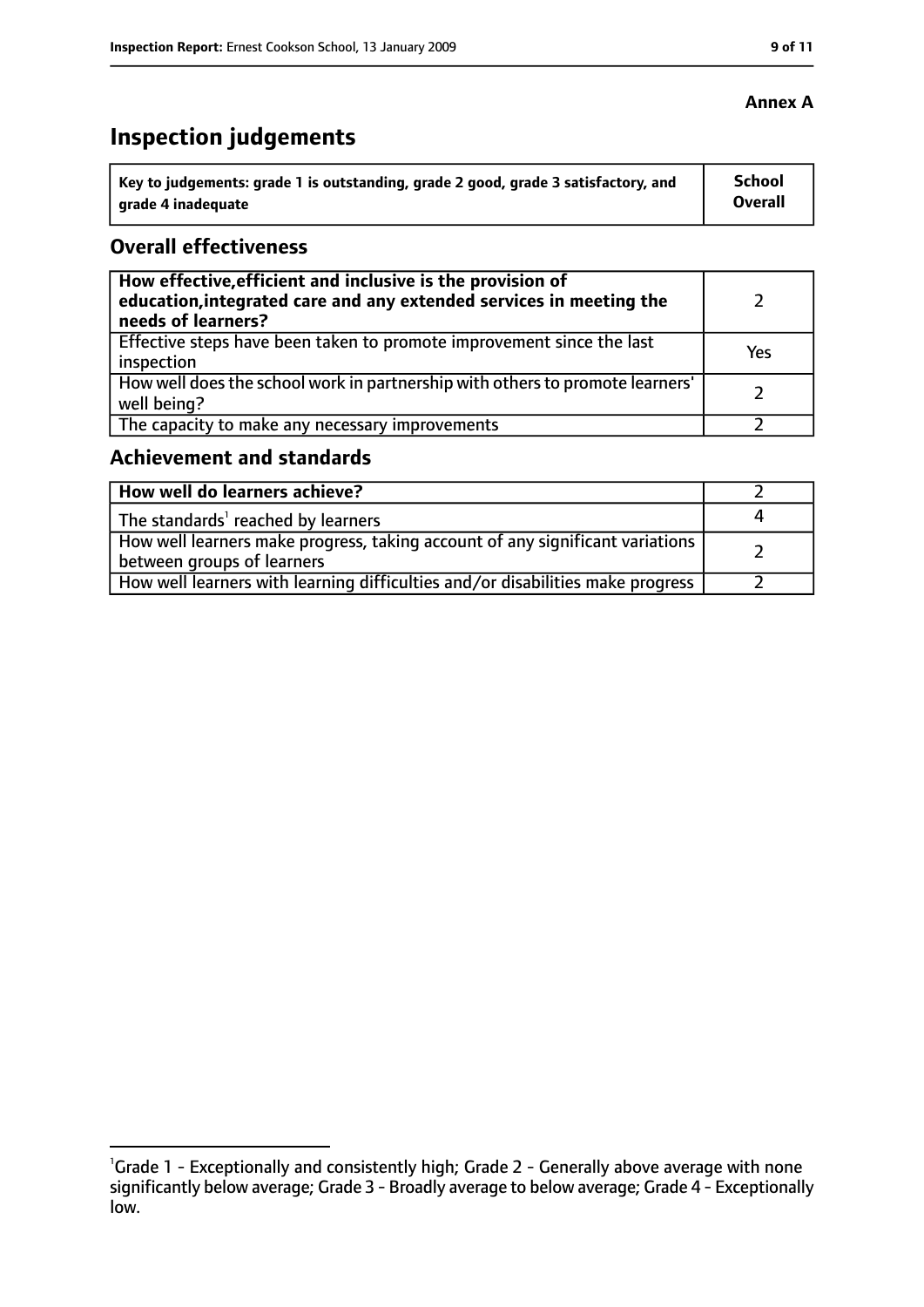# **Personal development and well-being**

| How good are the overall personal development and well-being of the<br>learners?                                 |  |
|------------------------------------------------------------------------------------------------------------------|--|
| The extent of learners' spiritual, moral, social and cultural development                                        |  |
| The extent to which learners adopt healthy lifestyles                                                            |  |
| The extent to which learners adopt safe practices                                                                |  |
| The extent to which learners enjoy their education                                                               |  |
| The attendance of learners                                                                                       |  |
| The behaviour of learners                                                                                        |  |
| The extent to which learners make a positive contribution to the community                                       |  |
| How well learners develop workplace and other skills that will contribute to<br>their future economic well-being |  |

# **The quality of provision**

| How effective are teaching and learning in meeting the full range of<br>learners' needs?              |  |
|-------------------------------------------------------------------------------------------------------|--|
| How well do the curriculum and other activities meet the range of needs and<br>interests of learners? |  |
| How well are learners cared for, quided and supported?                                                |  |

# **Leadership and management**

| How effective are leadership and management in raising achievement<br>and supporting all learners?                                              |     |
|-------------------------------------------------------------------------------------------------------------------------------------------------|-----|
| How effectively leaders and managers at all levels set clear direction leading<br>to improvement and promote high quality of care and education |     |
| How effectively leaders and managers use challenging targets to raise standards                                                                 |     |
| The effectiveness of the school's self-evaluation                                                                                               |     |
| How well equality of opportunity is promoted and discrimination eliminated                                                                      |     |
| How well does the school contribute to community cohesion?                                                                                      |     |
| How effectively and efficiently resources, including staff, are deployed to<br>achieve value for money                                          |     |
| The extent to which governors and other supervisory boards discharge their<br>responsibilities                                                  | 3   |
| Do procedures for safequarding learners meet current government<br>requirements?                                                                | Yes |
| Does this school require special measures?                                                                                                      | No  |
| Does this school require a notice to improve?                                                                                                   | No  |